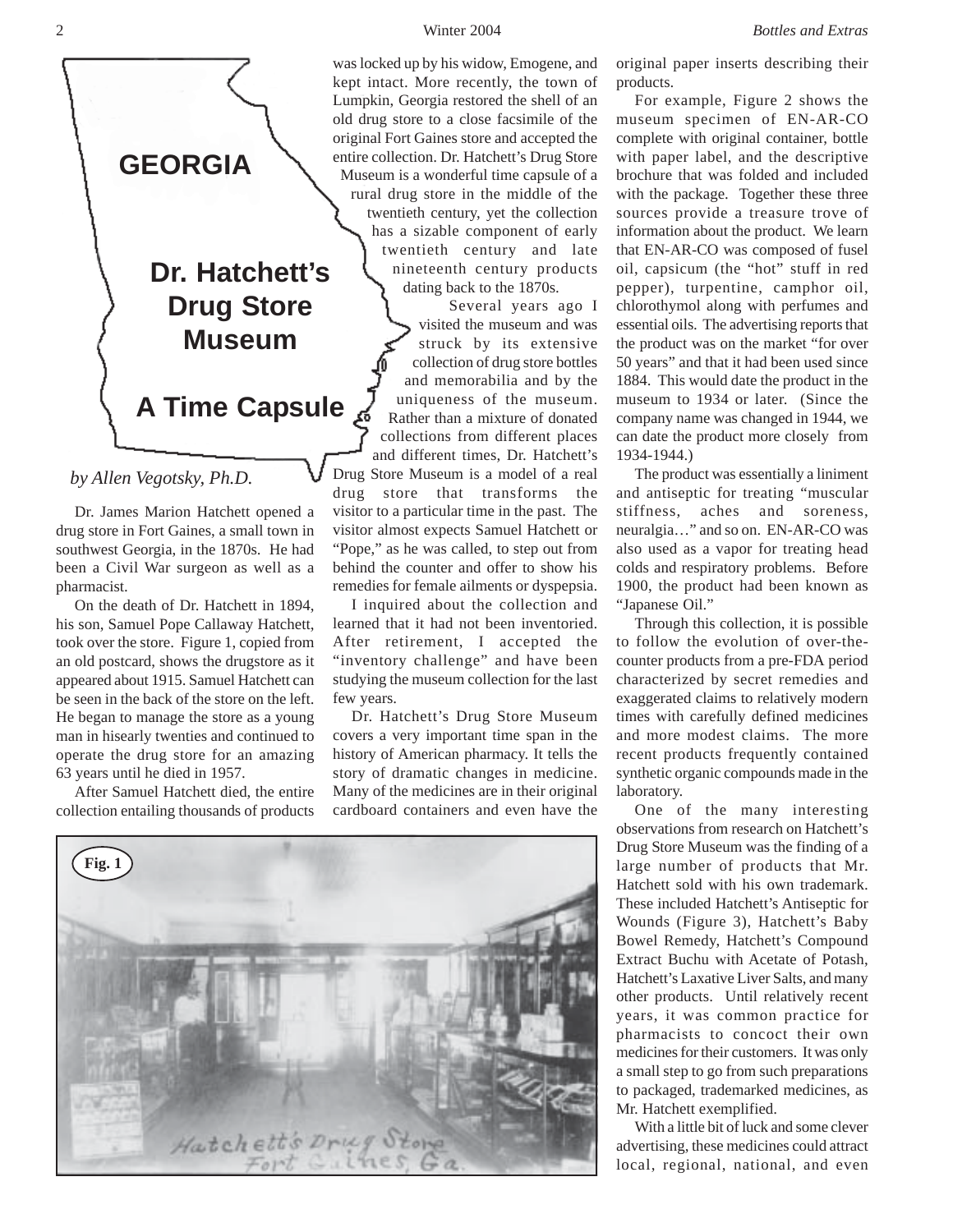*Bottles and Extras* Winter 2004 3



international appeal. In fact, this is probably how many of the patent medicines with household names originated. At the time when Samuel Hatchett was selling his remedies, there was a series of popular medicinal products in the south with the surprising trademark of "666." The Monticello Drug Company of Jacksonville, Florida made these products and one of them was sold as "666 Malarial Preparation."

When Mr. Hatchett wanted to market a similar product, he could not use the numbers "666" for legal reasons, so he called his product "Hatchett's 222 Chill and Fever Tonic."

From a study of this sort, one can learn not only about medicines and concepts of disease, but also one can learn how drug manufacturers regarded people. I found the different attitudes towards males and females particularly interesting.

One of the more unusual products in this collection has the unlikely name of "Pigeon's Milk." The medicine had a milky white color explaining part of the name, but the reference to a pigeon is perplexing. Containers of Pigeon's Milk and one of the bottles of this product can be seen in Figure 4.

Pigeon's Milk was the creation of a Dr. Rust, who operated the Rust Medical Company out of Philadelphia and St. Paul. Pigeon's Milk sold for \$2.00 a container, a lot of money for its time, but it contained an entire kit for the treatment of gonorrhea.

The base of the container had two 2.5-cent revenue stamps required during the Spanish-American War, dating this product to very close to 1900. Each package contained a rectangular bottle, a tin with 50 large pills, a unique syringe, and three separate paper inserts or fliers. The fliers described the product and its virtues and provided a lot of advice for the male patient with gonorrhea, who was told to "live well, but do not use a drop of spirituous liquors, or coffee, or spiced foods, and as little tobacco, in any form, as possible, none if possible." The consumer was also told to

"avoid ladies' society, and sustain from any sexual excitement, absolutely, until entirely cured."

As an example of one of the museum's products for women, we can consider Dr. J. Bradfield's Female Regulator. This medicine was, as the name implies, intended strictly for woman. It was manufactured by the Bradfield Regulator Company of 89 ½ Forsyth Street in Atlanta. The package indicated that the product was "entered according to the act of congress of 1869 by

Joshua Bradfield…" so it is one of the older products in the museum. If you're wondering what was being "regulated" by this medicine, it was the menstrual cycle.

In the 19th century, physicians worried a lot about any deviations from what they considered normal in menstruation and these deviations were interpreted as diseases. The trademark on the container is a woman in a lacy Victorian period dress with flowers in her hands and flowers in her hair. Typical of the time of manufacture, the container gives no clue to the medicinal contents of Dr. Bradfield's Female Regulator other than the presence of 15% alcohol. Dr. Bradfield's medicine was to be used "for the treatment of non-surgical cases of weaknesses and disorders of the female generative organs, such as depressed or delayed menses, and at the change of life."

We can get a better indication of Victorian attitudes towards the two sexes by considering a medical product designed for both males and females. Dr. Hatchett's Drug Store Museum has a container of Allan's Headache Wafers, sold in a small cylindrical container for twenty-five cents a package. The multi-colored flowery design of the package is suggestive of old-fashioned bedroom wallpaper. The manufacturer was the Allan-Pfeiffer Chemical Company of St. Louis. The contents of the container are dime-shaped wafers to be swallowed with a drink of water. The statement on the container that